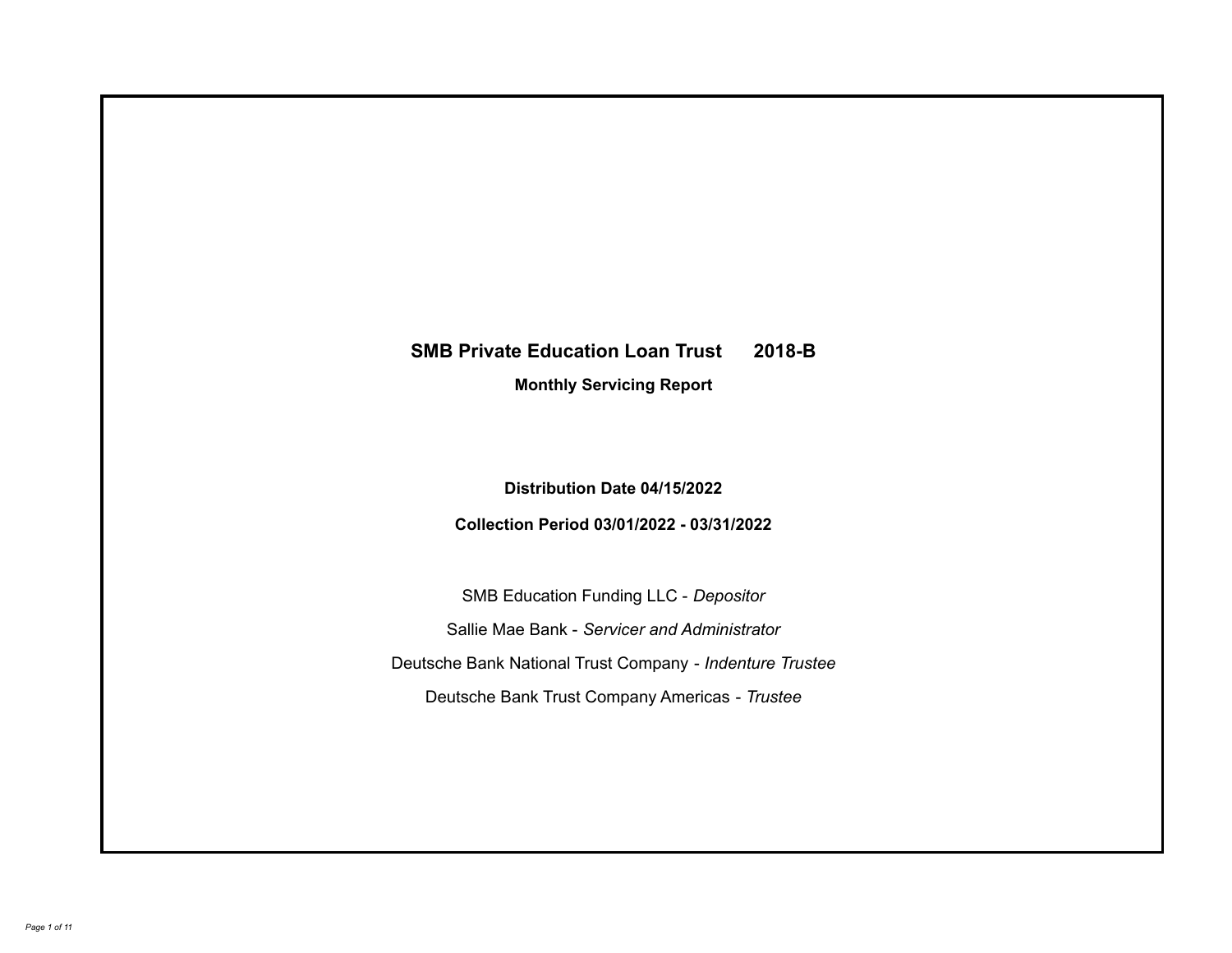A

| A | <b>Student Loan Portfolio Characteristics</b>                    |                                                 | Settlement Date<br>06/20/2018     | 02/28/2022                        | 03/31/2022                        |
|---|------------------------------------------------------------------|-------------------------------------------------|-----------------------------------|-----------------------------------|-----------------------------------|
|   | <b>Principal Balance</b><br>Interest to be Capitalized Balance   |                                                 | \$711,764,068.61<br>45,061,230.34 | \$381,354,421.17<br>17,186,884.41 | \$371,287,790.15<br>15,700,030.26 |
|   | Pool Balance                                                     |                                                 | \$756,825,298.95                  | \$398,541,305.58                  | \$386,987,820.41                  |
|   | Weighted Average Coupon (WAC)<br>Weighted Average Remaining Term |                                                 | 9.50%<br>138.18                   | 8.23%<br>128.69                   | 8.39%<br>128.00                   |
|   | Number of Loans                                                  |                                                 | 61,394                            | 33,856                            | 33,051                            |
|   | Number of Borrowers<br>Pool Factor                               |                                                 | 59,075                            | 32,744<br>0.526596172             | 31,962<br>0.511330450             |
|   |                                                                  | Since Issued Total Constant Prepayment Rate (1) |                                   | 12.58%                            | 12.82%                            |
| B | <b>Debt Securities</b>                                           | <b>Cusip/Isin</b>                               | 03/15/2022                        |                                   | 04/15/2022                        |
|   | A <sub>2</sub> A                                                 | 78449LAB4                                       | \$166,585,052.38                  |                                   | \$160,774,087.39                  |
|   | A2B                                                              | 78449LAC2                                       | \$81,820,926.80                   |                                   | \$78,966,777.92                   |
|   | В                                                                | 78449LAD0                                       | \$50,500,000.00                   |                                   | \$50,500,000.00                   |

| C | <b>Certificates</b> | Cusip/Isin | 03/15/2022   | 04/15/2022   |
|---|---------------------|------------|--------------|--------------|
|   | Residual            | 78449L108  | \$100,000.00 | \$100,000.00 |

| count Balances<br>$\sim$ | 03/15/2022   | 04/15/2022   |
|--------------------------|--------------|--------------|
| Reserve Account Balance  | 1,912,058.00 | 1.912.058.00 |

| <b>Asset / Liability</b>               | 03/15/2022      | 04/15/2022      |
|----------------------------------------|-----------------|-----------------|
| Overcollateralization Percentage       | 25.00%          | 25.00%          |
| Specified Overcollateralization Amount | \$99,635,326.40 | \$96,746,955.10 |
| Actual Overcollateralization Amount    | \$99,635,326.40 | \$96,746,955.10 |

(1) For additional information, see 'Since Issued CPR Methodology' found in section VIII of this report .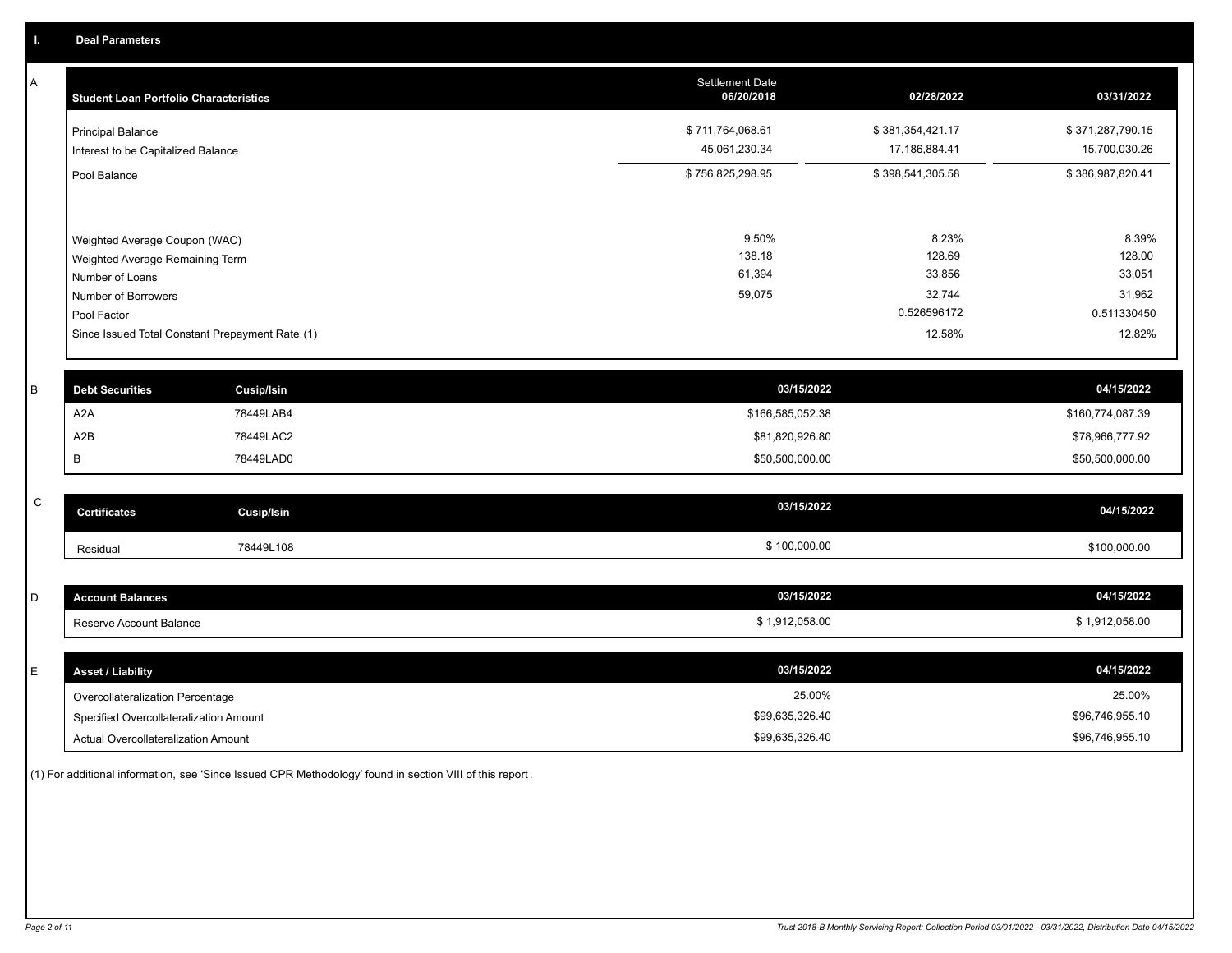## **II. 2018-B Trust Activity 03/01/2022 through 03/31/2022**

| $\mathsf{A}$ | <b>Student Loan Principal Receipts</b> |                 |
|--------------|----------------------------------------|-----------------|
|              | <b>Borrower Principal</b>              | 10,573,676.01   |
|              | Seller Principal Reimbursement         | 0.00            |
|              | Servicer Principal Reimbursement       | 0.00            |
|              | <b>Other Principal Deposits</b>        | 174,950.51      |
|              | <b>Total Principal Receipts</b>        | \$10,748,626.52 |

#### B **Student Loan Interest Receipts**

| <b>Total Interest Receipts</b>  | \$2,156,781.17 |
|---------------------------------|----------------|
| Other Interest Deposits         | 2,105.13       |
| Servicer Interest Reimbursement | 0.00           |
| Seller Interest Reimbursement   | 0.00           |
| <b>Borrower Interest</b>        | 2,154,676.04   |

| С       | <b>Recoveries on Realized Losses</b>                             | \$97,723.70     |
|---------|------------------------------------------------------------------|-----------------|
| D       | <b>Investment Income</b>                                         | \$1,241.49      |
| E.      | <b>Funds Borrowed from Next Collection Period</b>                | \$0.00          |
| F.      | <b>Funds Repaid from Prior Collection Period</b>                 | \$0.00          |
| G       | Loan Sale or Purchase Proceeds                                   | \$0.00          |
| H       | <b>Initial Deposits to Distribution Account</b>                  | \$0.00          |
|         | <b>Excess Transferred from Other Accounts</b>                    | \$0.00          |
| J       | <b>Borrower Benefit Reimbursements</b>                           | \$0.00          |
| K       | <b>Other Deposits</b>                                            | \$0.00          |
| ъ.      | <b>Other Fees Collected</b>                                      | \$0.00          |
| м       | <b>AVAILABLE FUNDS</b>                                           | \$13,004,372.88 |
| N       | Non-Cash Principal Activity During Collection Period             | \$681,995.50    |
| $\circ$ | Aggregate Purchased Amounts by the Depositor, Servicer or Seller | \$177,055.64    |
| P       | Aggregate Loan Substitutions                                     | \$0.00          |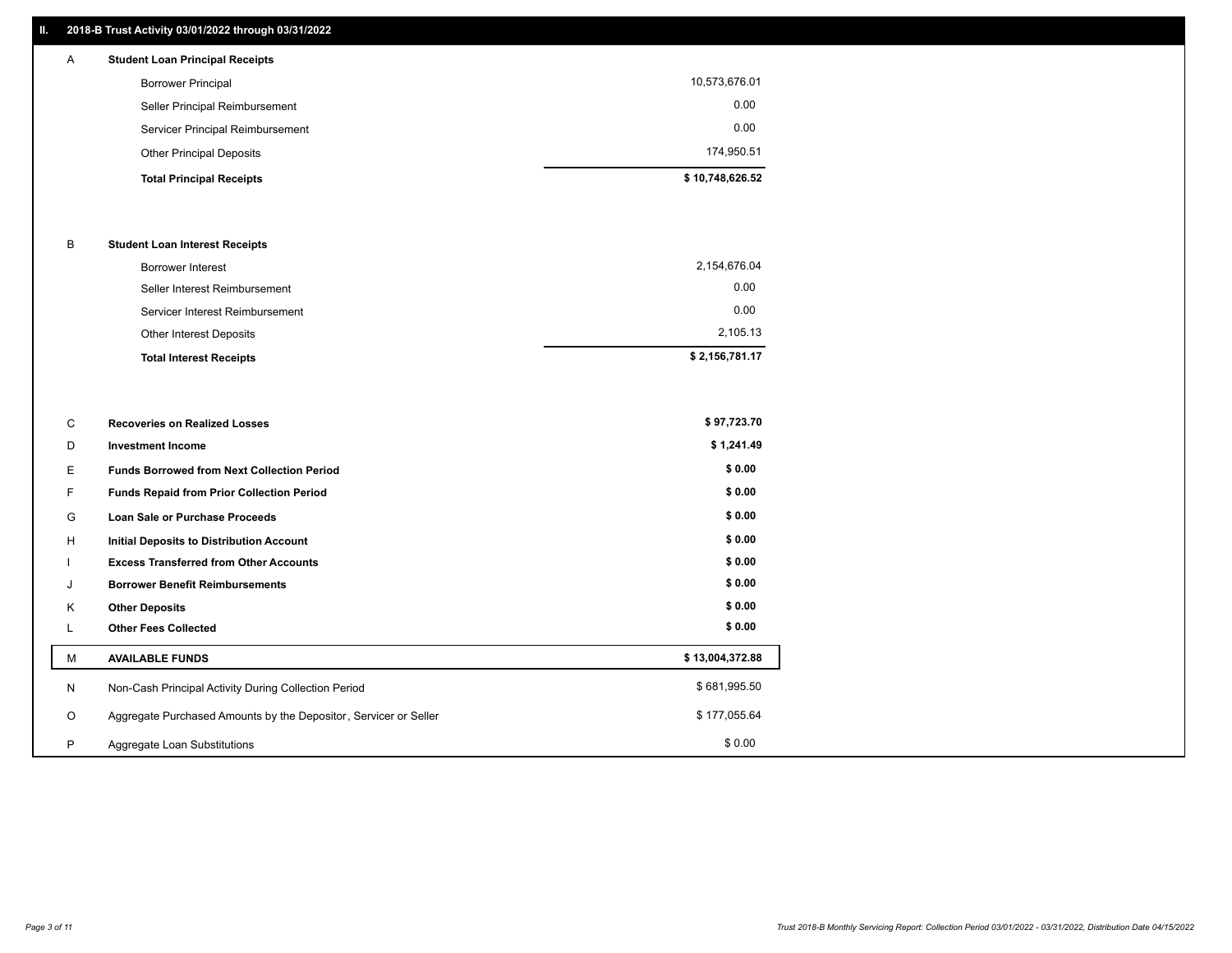| <b>Loans by Repayment Status</b> |                       |                          |            |                                                           |                |                            |                          |         |                                                           |                |                            |
|----------------------------------|-----------------------|--------------------------|------------|-----------------------------------------------------------|----------------|----------------------------|--------------------------|---------|-----------------------------------------------------------|----------------|----------------------------|
|                                  |                       |                          | 03/31/2022 |                                                           |                |                            | 02/28/2022               |         |                                                           |                |                            |
|                                  |                       | <b>Wtd Avg</b><br>Coupon | # Loans    | Principal and<br><b>Interest Accrued</b><br>to Capitalize | % of Principal | % of Loans in<br>Repay (1) | <b>Wtd Avg</b><br>Coupon | # Loans | Principal and<br><b>Interest Accrued</b><br>to Capitalize | % of Principal | % of Loans in<br>Repay (1) |
| INTERIM:                         | IN SCHOOL             | 9.58%                    | 1,183      | \$19,654,459.53                                           | 5.079%         | $-$ %                      | 9.42%                    | 1,184   | \$19,630,654.22                                           | 4.926%         | $-$ %                      |
|                                  | GRACE                 | 9.55%                    | 364        | \$6,275,814.63                                            | 1.622%         | $-$ %                      | 9.34%                    | 461     | \$7,879,108.80                                            | 1.977%         | $-$ %                      |
|                                  | <b>DEFERMENT</b>      | 9.20%                    | 1,881      | \$26,972,445.98                                           | 6.970%         | $-$ %                      | 9.05%                    | 2,361   | \$32,947,984.58                                           | 8.267%         | $-$ %                      |
| <b>REPAYMENT:</b>                | <b>CURRENT</b>        | 8.20%                    | 28,083     | \$311,807,166.47                                          | 80.573%        | 93.332%                    | 8.01%                    | 28,303  | \$314,915,843.71                                          | 79.017%        | 93.147%                    |
|                                  | 30-59 DAYS DELINQUENT | 9.02%                    | 534        | \$7,616,988.82                                            | 1.968%         | 2.280%                     | 8.81%                    | 633     | \$9,478,438.30                                            | 2.378%         | 2.804%                     |
|                                  | 60-89 DAYS DELINQUENT | 8.99%                    | 326        | \$5,001,508.77                                            | 1.292%         | 1.497%                     | 8.83%                    | 329     | \$5,013,090.43                                            | 1.258%         | 1.483%                     |
|                                  | 90+ DAYS DELINQUENT   | 8.69%                    | 266        | \$4,160,736.89                                            | 1.075%         | 1.245%                     | 8.55%                    | 263     | \$4,251,327.03                                            | 1.067%         | 1.257%                     |
|                                  | <b>FORBEARANCE</b>    | 8.07%                    | 414        | \$5,498,699.32                                            | 1.421%         | 1.646%                     | 7.97%                    | 322     | \$4,424,858.51                                            | 1.110%         | 1.309%                     |
| <b>TOTAL</b>                     |                       |                          | 33,051     | \$386,987,820.41                                          | 100.00%        | 100.00%                    |                          | 33,856  | \$398,541,305.58                                          | 100.00%        | 100.00%                    |

Percentages may not total 100% due to rounding \*

1 Loans classified in "Repayment" include any loan for which interim interest only, \$25 fixed payments or full principal and interest payments are due.

| <b>Loans by Borrower Status</b> |                                                                                                                              |                          |         |                                                                  |                |                                |                          |         |                                                                  |                |                                |
|---------------------------------|------------------------------------------------------------------------------------------------------------------------------|--------------------------|---------|------------------------------------------------------------------|----------------|--------------------------------|--------------------------|---------|------------------------------------------------------------------|----------------|--------------------------------|
|                                 |                                                                                                                              |                          |         | 03/31/2022                                                       |                |                                | 02/28/2022               |         |                                                                  |                |                                |
|                                 |                                                                                                                              | <b>Wtd Avg</b><br>Coupon | # Loans | <b>Principal and</b><br><b>Interest Accrued</b><br>to Capitalize | % of Principal | % of Loans in<br>P&I Repay (2) | <b>Wtd Avg</b><br>Coupon | # Loans | <b>Principal and</b><br><b>Interest Accrued</b><br>to Capitalize | % of Principal | % of Loans in<br>P&I Repay (2) |
| <b>INTERIM:</b>                 | IN SCHOOL                                                                                                                    | 9.10%                    | 2,161   | \$36,001,979.29                                                  | 9.303%         | $-$ %                          | 8.92%                    | 2,163   | \$35,972,578.73                                                  | 9.026%         | $-$ %                          |
|                                 | <b>GRACE</b>                                                                                                                 | 9.13%                    | 686     | \$11,081,334.54                                                  | 2.863%         | $-$ %                          | 8.99%                    | 870     | \$13,902,812.42                                                  | 3.488%         | $-$ %                          |
|                                 | <b>DEFERMENT</b>                                                                                                             | 8.78%                    | 3,426   | \$48,072,667.36                                                  | 12.422%        | $-$ %                          | 8.63%                    | 4,286   | \$58,171,524.44                                                  | 14.596%        | $-$ %                          |
| P&I REPAYMENT:                  | <b>CURRENT</b>                                                                                                               | 8.17%                    | 25,262  | \$269,894,187.25                                                 | 69.742%        | 92.483%                        | 7.97%                    | 25,027  | \$267,784,917.12                                                 | 67.191%        | 92.182%                        |
|                                 | 30-59 DAYS DELINQUENT                                                                                                        | 9.00%                    | 518     | \$7,419,173.76                                                   | 1.917%         | 2.542%                         | 8.79%                    | 610     | \$9,197,746.34                                                   | 2.308%         | 3.166%                         |
|                                 | 60-89 DAYS DELINQUENT                                                                                                        | 8.98%                    | 323     | \$4,956,255.78                                                   | 1.281%         | 1.698%                         | 8.83%                    | 321     | \$4,916,921.07                                                   | 1.234%         | 1.693%                         |
|                                 | 90+ DAYS DELINQUENT                                                                                                          | 8.72%                    | 261     | \$4,063,523.11                                                   | 1.050%         | 1.392%                         | 8.59%                    | 257     | \$4,169,946.95                                                   | 1.046%         | 1.435%                         |
|                                 | <b>FORBEARANCE</b>                                                                                                           | 8.07%                    | 414     | \$5,498,699.32                                                   | 1.421%         | 1.884%                         | 7.97%                    | 322     | \$4,424,858.51                                                   | 1.110%         | 1.523%                         |
| <b>TOTAL</b><br>$\star$         | Percentages may not total 100% due to rounding                                                                               |                          | 33,051  | \$386,987,820.41                                                 | 100.00%        | 100.00%                        |                          | 33,856  | \$398,541,305.58                                                 | 100.00%        | 100.00%                        |
|                                 | 2 Loans classified in "P&I Repayment" includes only those loans for which scheduled principal and interest payments are due. |                          |         |                                                                  |                |                                |                          |         |                                                                  |                |                                |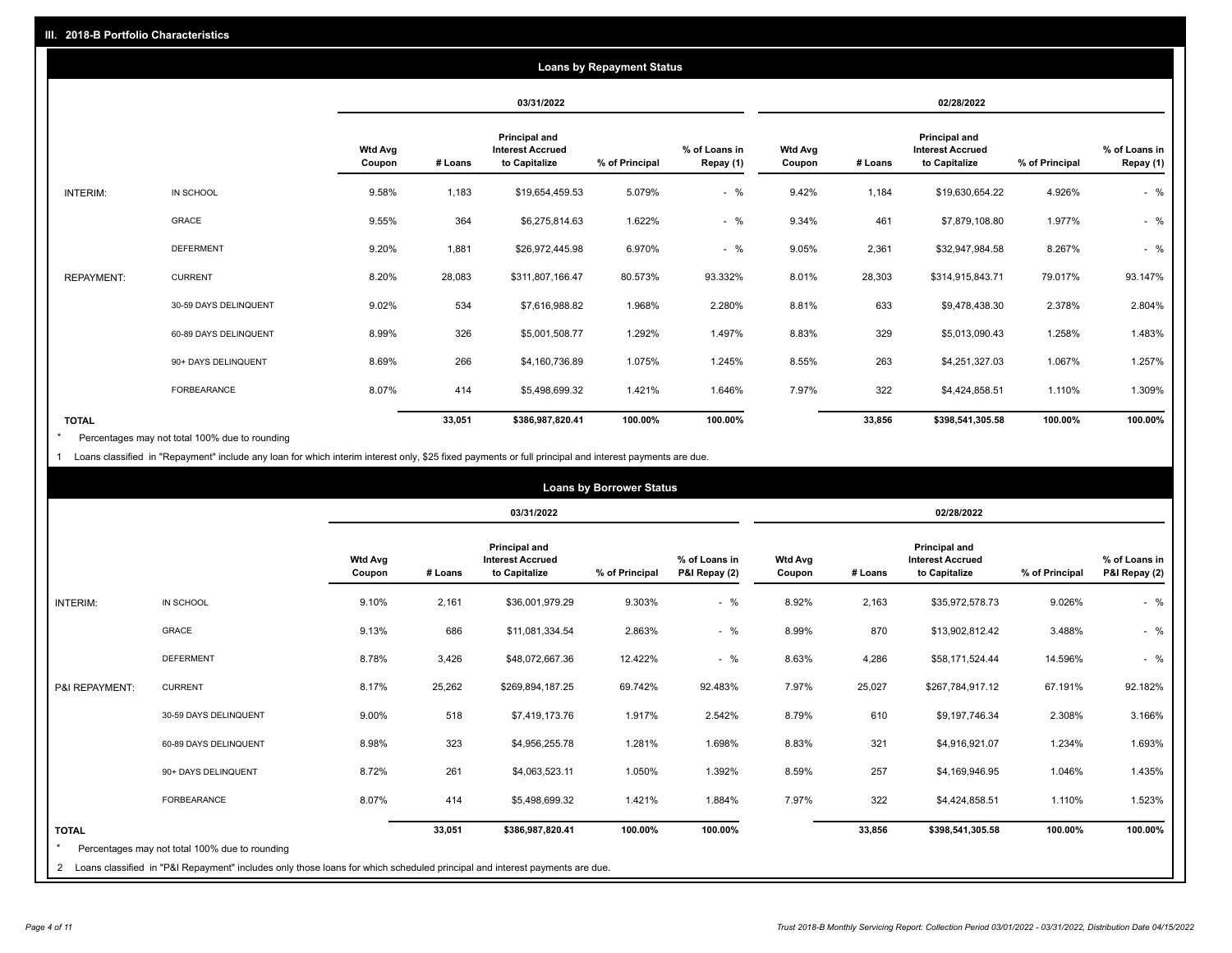|                                                                                        | 3/31/2022        | 2/28/2022        |
|----------------------------------------------------------------------------------------|------------------|------------------|
| Pool Balance                                                                           | \$386,987,820.41 | \$398,541,305.58 |
| Total # Loans                                                                          | 33,051           | 33,856           |
| Total # Borrowers                                                                      | 31,962           | 32,744           |
| Weighted Average Coupon                                                                | 8.39%            | 8.23%            |
| Weighted Average Remaining Term                                                        | 128.00           | 128.69           |
| Percent of Pool - Cosigned                                                             | 93.7%            | 93.6%            |
| Percent of Pool - Non Cosigned                                                         | 6.3%             | 6.4%             |
| Borrower Interest Accrued for Period                                                   | \$2,619,461.85   | \$2,391,826.29   |
| Outstanding Borrower Interest Accrued                                                  | \$19,219,237.82  | \$20,641,711.21  |
| Gross Principal Realized Loss - Periodic *                                             | \$1,091,008.00   | \$816,351.57     |
| Gross Principal Realized Loss - Cumulative *                                           | \$23,888,429.94  | \$22,797,421.94  |
| Recoveries on Realized Losses - Periodic                                               | \$97,723.70      | \$137,172.78     |
| Recoveries on Realized Losses - Cumulative                                             | \$2,705,944.93   | \$2,608,221.23   |
| Net Losses - Periodic                                                                  | \$993,284.30     | \$679,178.79     |
| Net Losses - Cumulative                                                                | \$21,182,485.01  | \$20,189,200.71  |
| Non-Cash Principal Activity - Capitalized Interest                                     | \$1,808,286.61   | \$769,320.72     |
| Since Issued Total Constant Prepayment Rate (CPR) (1)                                  | 12.82%           | 12.58%           |
| <b>Loan Substitutions</b>                                                              | \$0.00           | \$0.00           |
| <b>Cumulative Loan Substitutions</b>                                                   | \$0.00           | \$0.00           |
| <b>Unpaid Servicing Fees</b>                                                           | \$0.00           | \$0.00           |
| <b>Unpaid Administration Fees</b>                                                      | \$0.00           | \$0.00           |
| <b>Unpaid Carryover Servicing Fees</b>                                                 | \$0.00           | \$0.00           |
| Note Interest Shortfall                                                                | \$0.00           | \$0.00           |
| Loans in Modification                                                                  | \$21,502,899.05  | \$22,220,734.80  |
| % of Loans in Modification as a % of Loans in Repayment (P&I)                          | 7.51%            | 7.77%            |
| % Annualized Gross Principal Realized Loss - Periodic as a %                           |                  |                  |
| of Loans in Repayment (P&I) * 12                                                       | 4.57%            | 3.42%            |
| % Gross Principal Realized Loss - Cumulative as a % of<br><b>Original Pool Balance</b> | 3.16%            | 3.01%            |

\* In accordance with the Servicer's current policies and procedures, after September 1, 2017 loans subject to bankruptcy claims generally will not be reported as a charged- off unless and until they are delinquent for 120

(1) For additional information, see 'Since Issued CPR Methodology' found in section VIII of this report .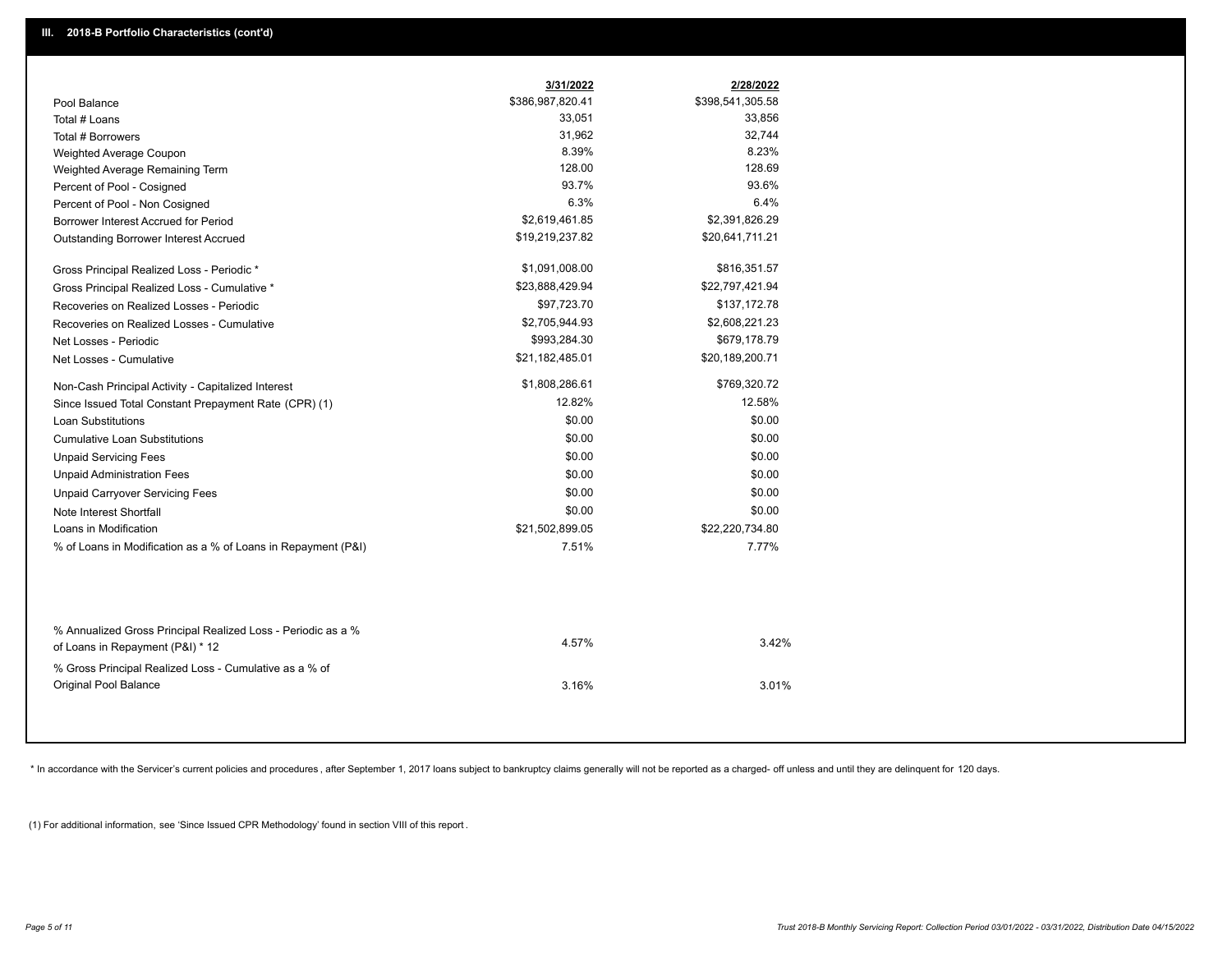# **Loan Program**

A

|                                    | Weighted<br>Average | # LOANS | <b>\$ AMOUNT</b> | $%$ *     |
|------------------------------------|---------------------|---------|------------------|-----------|
| - Smart Option Interest-Only Loans | 7.32%               | 7,254   | \$59,499,753.24  | 15.375%   |
| - Smart Option Fixed Pay Loans     | 8.36%               | 8,254   | \$115,564,776.14 | 29.863%   |
| - Smart Option Deferred Loans      | 8.71%               | 17,543  | \$211,923,291.03 | 54.762%   |
| - Other Loan Programs              | $0.00\%$            | 0       | \$0.00           | $0.000\%$ |
| Total                              | 8.39%               | 33,051  | \$386,987,820.41 | 100.000%  |

\* Percentages may not total 100% due to rounding

B

C

**Index Type**

|                       | Weighted<br>Average | # LOANS | <b>\$ AMOUNT</b> | $%$ *     |
|-----------------------|---------------------|---------|------------------|-----------|
| - Fixed Rate Loans    | 8.96%               | 9,291   | \$122,101,335.72 | 31.552%   |
| - LIBOR Indexed Loans | 8.13%               | 23,760  | \$264,886,484.69 | 68.448%   |
| - Other Index Rates   | $0.00\%$            |         | \$0.00           | $0.000\%$ |
| <b>Total</b>          | 8.39%               | 33,051  | \$386,987,820.41 | 100.000%  |

\* Percentages may not total 100% due to rounding

# **Weighted Average Recent FICO**

| (2)<br>Wtd Avg Recent FICO Band | # LOANS     | <b>\$ AMOUNT</b> | $%$ *    |
|---------------------------------|-------------|------------------|----------|
| $0 - 639$                       | 2,082       | \$25,409,990.85  | 6.566%   |
| 640 - 669                       | 2,018       | \$23,916,004.67  | 6.180%   |
| 670 - 699                       | 3,207       | \$40,075,238.02  | 10.356%  |
| 700 - 739                       | 6,922       | \$83,504,598.35  | 21.578%  |
| $740 +$                         | 18,822      | \$214,081,988.52 | 55.320%  |
| $N/A$ <sub>(1)</sub>            | $\mathbf 0$ | \$0.00           | 0.000%   |
| <b>Total</b>                    | 33,051      | \$386,987,820.41 | 100.000% |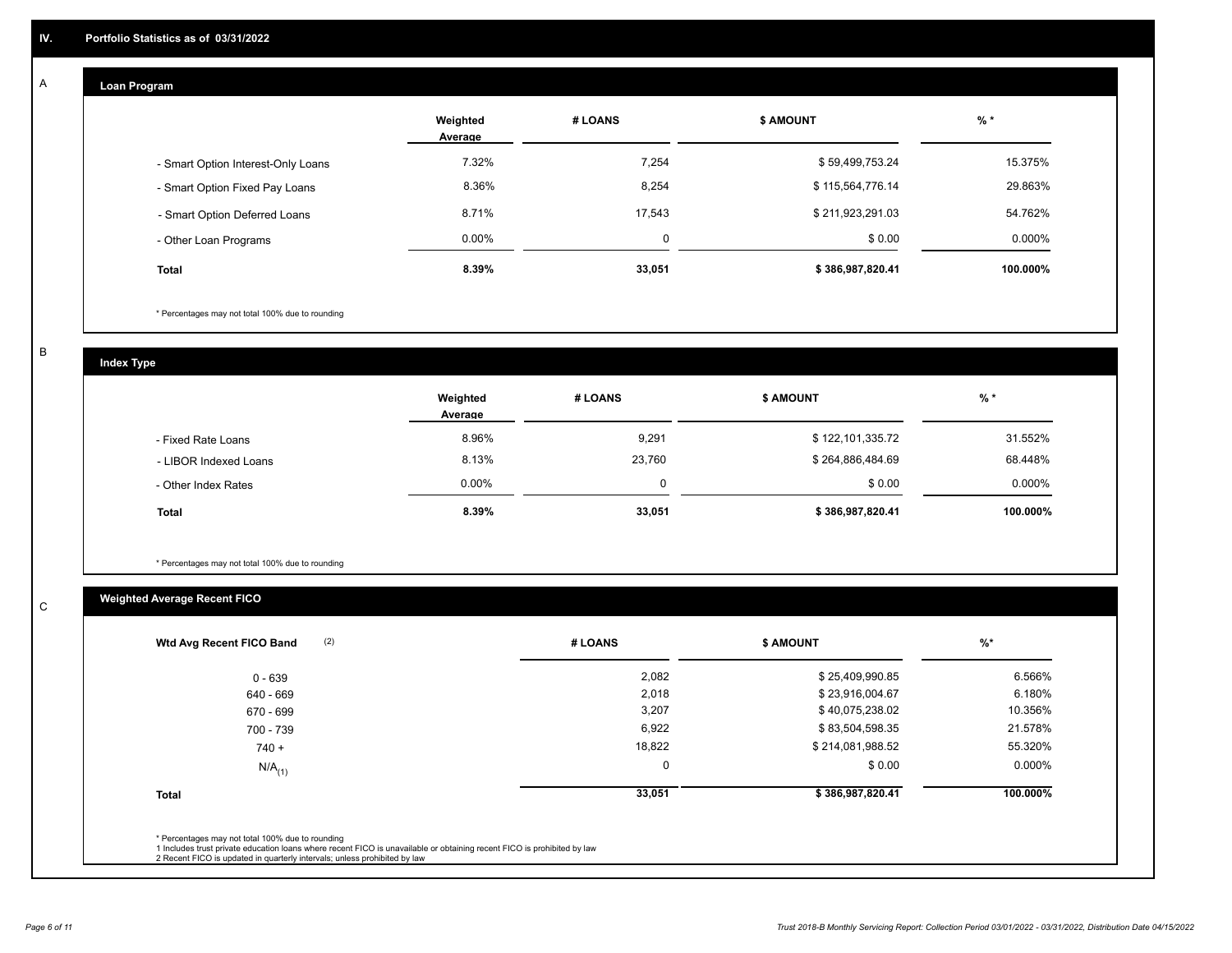| V. |                                      | 2018-B Reserve Account and Principal Distribution Calculations                  |                  |  |
|----|--------------------------------------|---------------------------------------------------------------------------------|------------------|--|
| А. |                                      | <b>Reserve Account</b>                                                          |                  |  |
|    |                                      | Specified Reserve Account Balance                                               | \$1,912,058.00   |  |
|    |                                      | <b>Actual Reserve Account Balance</b>                                           | \$1,912,058.00   |  |
| В. | <b>Principal Distribution Amount</b> |                                                                                 |                  |  |
|    | i.                                   | <b>Class A Notes Outstanding</b>                                                | \$248,405,979.18 |  |
|    | ii.                                  | Pool Balance                                                                    | \$386,987,820.41 |  |
|    | iii.                                 | First Priority Principal Distribution Amount (i - ii)                           | \$0.00           |  |
|    | iv.                                  | Class A and B Notes Outstanding                                                 | \$298,905,979.18 |  |
|    |                                      |                                                                                 | \$0.00           |  |
|    | ٧.                                   | First Priority Principal Distribution Amount                                    |                  |  |
|    | vi.                                  | Pool Balance                                                                    | \$386,987,820.41 |  |
|    | vii.                                 | Specified Overcollateralization Amount                                          | \$96,746,955.10  |  |
|    | viii.                                | Regular Principal Distribution Amount (if (iv > 0, (iv - v) - (vi - vii))       | \$8,665,113.87   |  |
|    | ix.                                  | Pool Balance                                                                    | \$386,987,820.41 |  |
|    | х.                                   | 10% of Initial Pool Balance                                                     | \$75,682,529.90  |  |
|    | xi.                                  | First Priority Principal Distribution Amount                                    | \$0.00           |  |
|    | xii.                                 | Regular Principal Distribution Amount                                           | \$8,665,113.87   |  |
|    | xiii.                                | Available Funds (after payment of waterfall items A through I)                  | \$3,329,931.17   |  |
|    | xiv.                                 | Additional Principal Distribution Amount (if(vi <= x,min(xiii, vi - xi - xii))) | \$0.00           |  |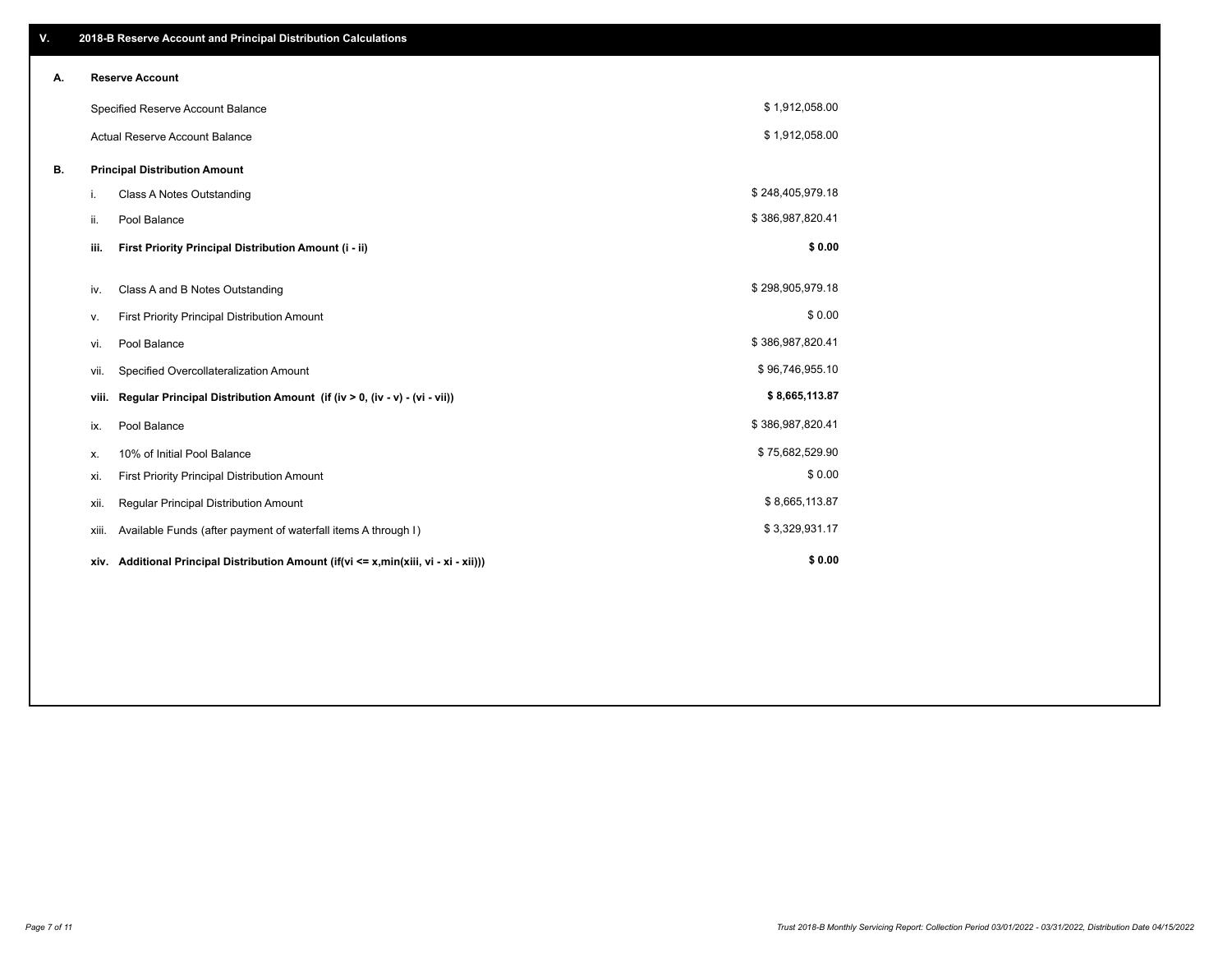|                              |                                                         | Paid           | <b>Funds Balance</b> |
|------------------------------|---------------------------------------------------------|----------------|----------------------|
|                              |                                                         |                |                      |
| <b>Total Available Funds</b> |                                                         |                | \$13,004,372.88      |
| A                            | <b>Trustee Fees</b>                                     | \$0.00         | \$13,004,372.88      |
| B                            | <b>Servicing Fees</b>                                   | \$254,236.28   | \$12,750,136.60      |
| C                            | i. Administration Fees                                  | \$8,333.00     | \$12,741,803.60      |
|                              | ii. Unreimbursed Administrator Advances plus any Unpaid | \$0.00         | \$12,741,803.60      |
| D                            | Class A Noteholders Interest Distribution Amount        | \$578,425.23   | \$12,163,378.37      |
| Е                            | <b>First Priority Principal Payment</b>                 | \$0.00         | \$12,163,378.37      |
| F.                           | Class B Noteholders Interest Distribution Amount        | \$168,333.33   | \$11,995,045.04      |
| G                            | <b>Reinstatement Reserve Account</b>                    | \$0.00         | \$11,995,045.04      |
| H                            | Regular Principal Distribution                          | \$8,665,113.87 | \$3,329,931.17       |
|                              | <b>Carryover Servicing Fees</b>                         | \$0.00         | \$3,329,931.17       |
| J                            | Additional Principal Distribution Amount                | \$0.00         | \$3,329,931.17       |
| Κ                            | Unpaid Expenses of Trustee                              | \$0.00         | \$3,329,931.17       |
| L.                           | Unpaid Expenses of Administrator                        | \$0.00         | \$3,329,931.17       |
| М                            | Remaining Funds to the Residual Certificateholders      | \$3,329,931.17 | \$0.00               |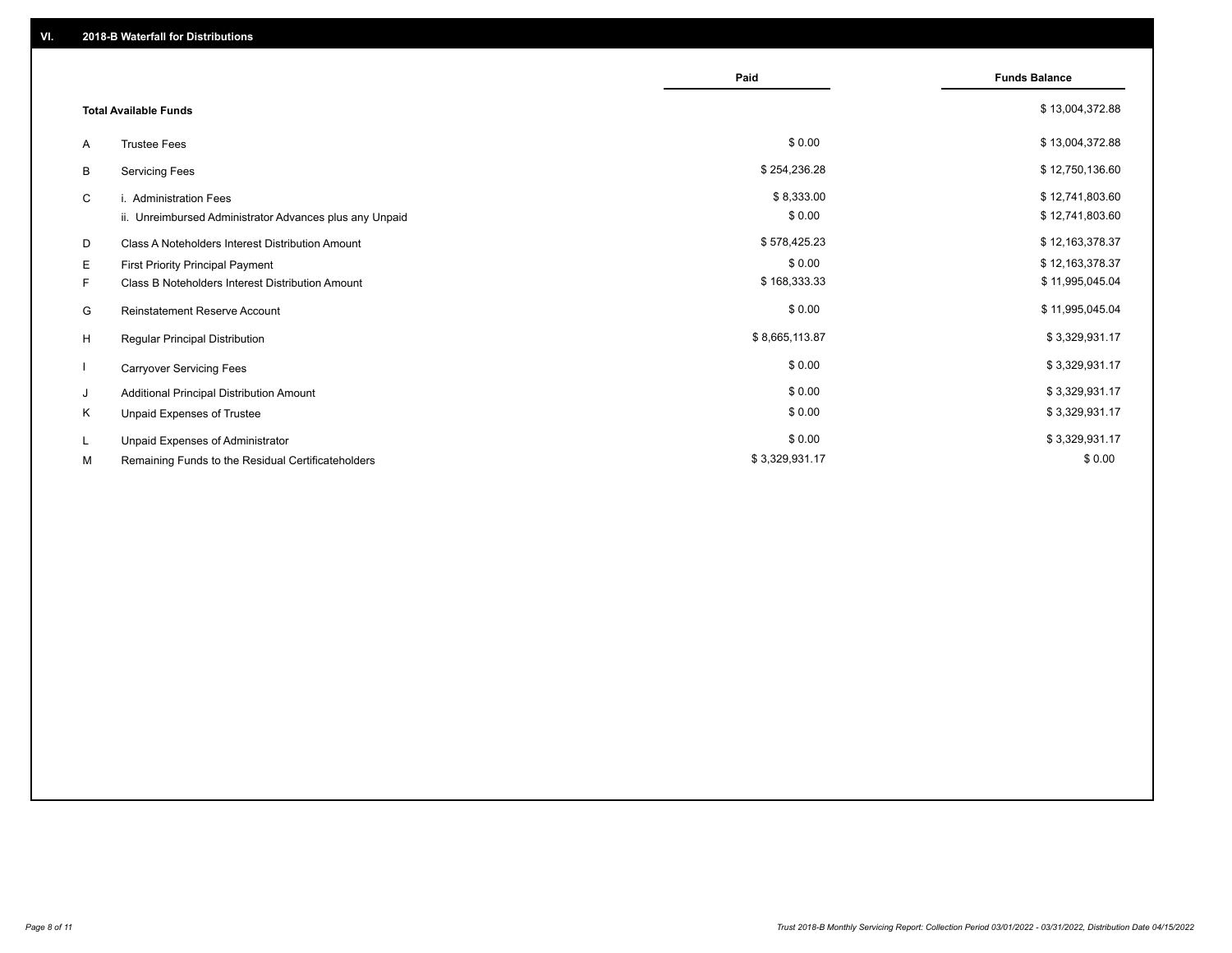| <b>Distribution Amounts</b>                                |                         |                         |                         |  |  |  |
|------------------------------------------------------------|-------------------------|-------------------------|-------------------------|--|--|--|
|                                                            | A <sub>2</sub> A        | A <sub>2</sub> B        | в                       |  |  |  |
| Cusip/Isin                                                 | 78449LAB4               | 78449LAC2               | 78449LAD0               |  |  |  |
| <b>Beginning Balance</b>                                   | \$166,585,052.38        | \$81,820,926.80         | \$50,500,000.00         |  |  |  |
| Index                                                      | <b>FIXED</b>            | <b>LIBOR</b>            | <b>FIXED</b>            |  |  |  |
| Spread/Fixed Rate                                          | 3.60%                   | 0.72%                   | 4.00%                   |  |  |  |
| Record Date (Days Prior to Distribution)                   | 1 NEW YORK BUSINESS DAY | 1 NEW YORK BUSINESS DAY | 1 NEW YORK BUSINESS DAY |  |  |  |
| Accrual Period Begin                                       | 3/15/2022               | 3/15/2022               | 3/15/2022               |  |  |  |
| <b>Accrual Period End</b>                                  | 4/15/2022               | 4/15/2022               | 4/15/2022               |  |  |  |
| Daycount Fraction                                          | 0.08333333              | 0.08611111              | 0.08333333              |  |  |  |
| Interest Rate*                                             | 3.60000%                | 1.11657%                | 4.00000%                |  |  |  |
| <b>Accrued Interest Factor</b>                             | 0.003000000             | 0.000961491             | 0.003333333             |  |  |  |
| <b>Current Interest Due</b>                                | \$499,755.16            | \$78,670.07             | \$168,333.33            |  |  |  |
| Interest Shortfall from Prior Period Plus Accrued Interest | $\frac{1}{2}$           | $$ -$                   | $$ -$                   |  |  |  |
| <b>Total Interest Due</b>                                  | \$499,755.16            | \$78,670.07             | \$168,333.33            |  |  |  |
| <b>Interest Paid</b>                                       | \$499,755.16            | \$78,670.07             | \$168,333.33            |  |  |  |
| Interest Shortfall                                         | $\mathsf{\$}$ -         | $$ -$                   | $$ -$                   |  |  |  |
| <b>Principal Paid</b>                                      | \$5,810,964.99          | \$2,854,148.88          | $$ -$                   |  |  |  |
| <b>Ending Principal Balance</b>                            | \$160,774,087.39        | \$78,966,777.92         | \$50,500,000.00         |  |  |  |
| Paydown Factor                                             | 0.020533445             | 0.020533445             | 0.000000000             |  |  |  |
| <b>Ending Balance Factor</b>                               | 0.568106316             | 0.568106316             | 1.000000000             |  |  |  |

\* Pay rates for Current Distribution. For the interest rates applicable to the next distribution date, please see https://www.salliemae.com/about/investors/data/SMBabrate.txt.

**VII. 2018-B Distributions**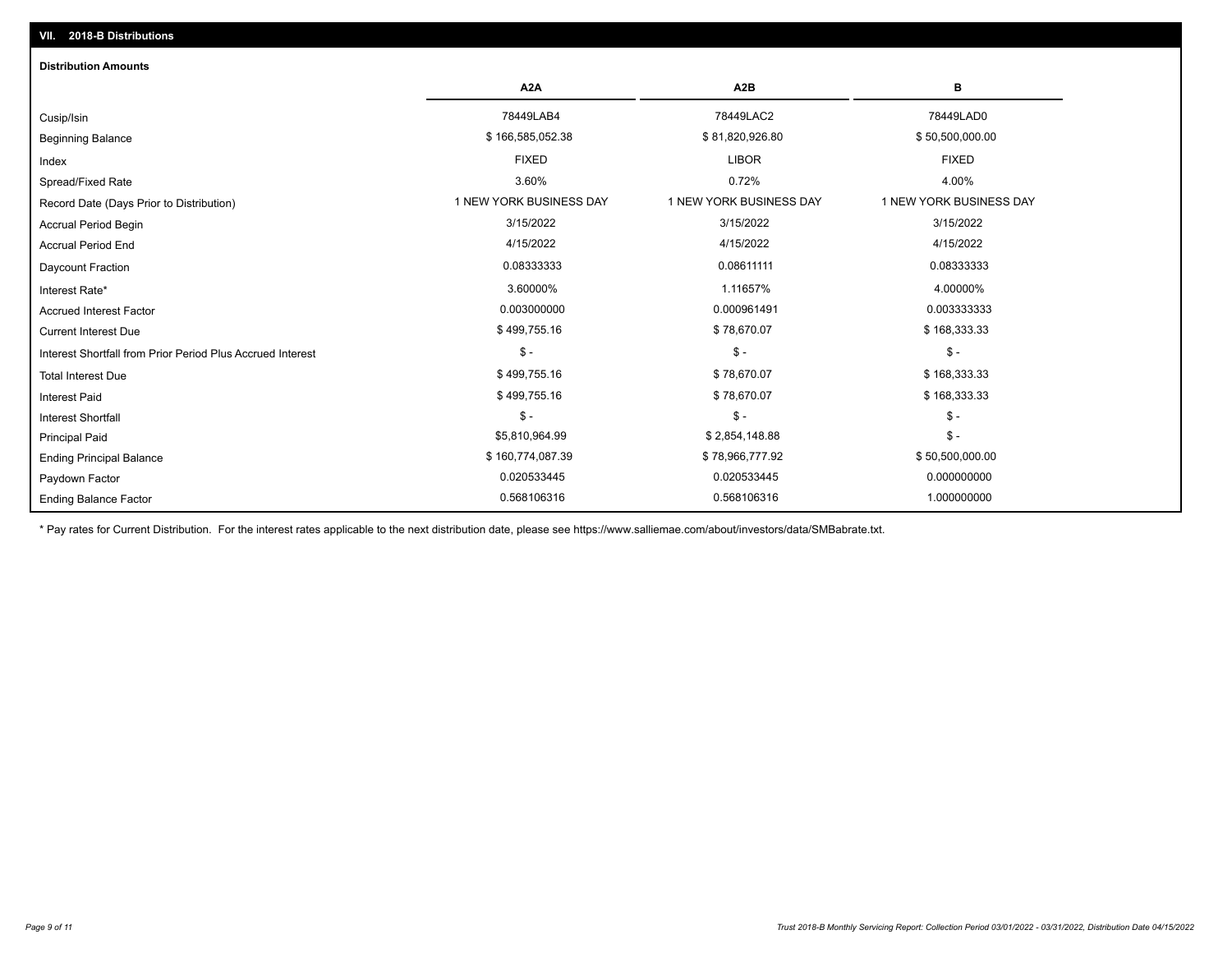## **Since Issued Total CPR**

$$
\text{total cPR} = 1 - \left(\frac{APB}{PPB}\right)^{\left(\frac{12}{MSC}\right)}
$$

APB = Actual period-end Pool Balance PPB = Projected period-end Pool Balance assuming no prepayments and no defaults Pool Balance = Sum(Principal Balance + Interest Accrued to Capitalize Balance) MSC = Months Since Cut-Off

I J Ι

### **Since-Issued Total Constant Prepayment Rate (CPR)**

Since-Issued Total CPR measures prepayments, both voluntary and involuntary, for a trust student loan pool over the life of a transaction. For each trust distribution, the actual month-end pool balance is compared against a month-end pool balance originally projected at issuance assuming no prepayments and defaults. For purposes of Since- Issued Total CPR calculations, projected period end pool balance assumes in-school status loans have up to a six month grace period before moving to repayment, grace status loans remain in grace status until their status end date and then to move to full principal and interest repayment, loans subject to interim interest or fixed payments during their in-school and grace period continue paying interim interest or fixed payments until full